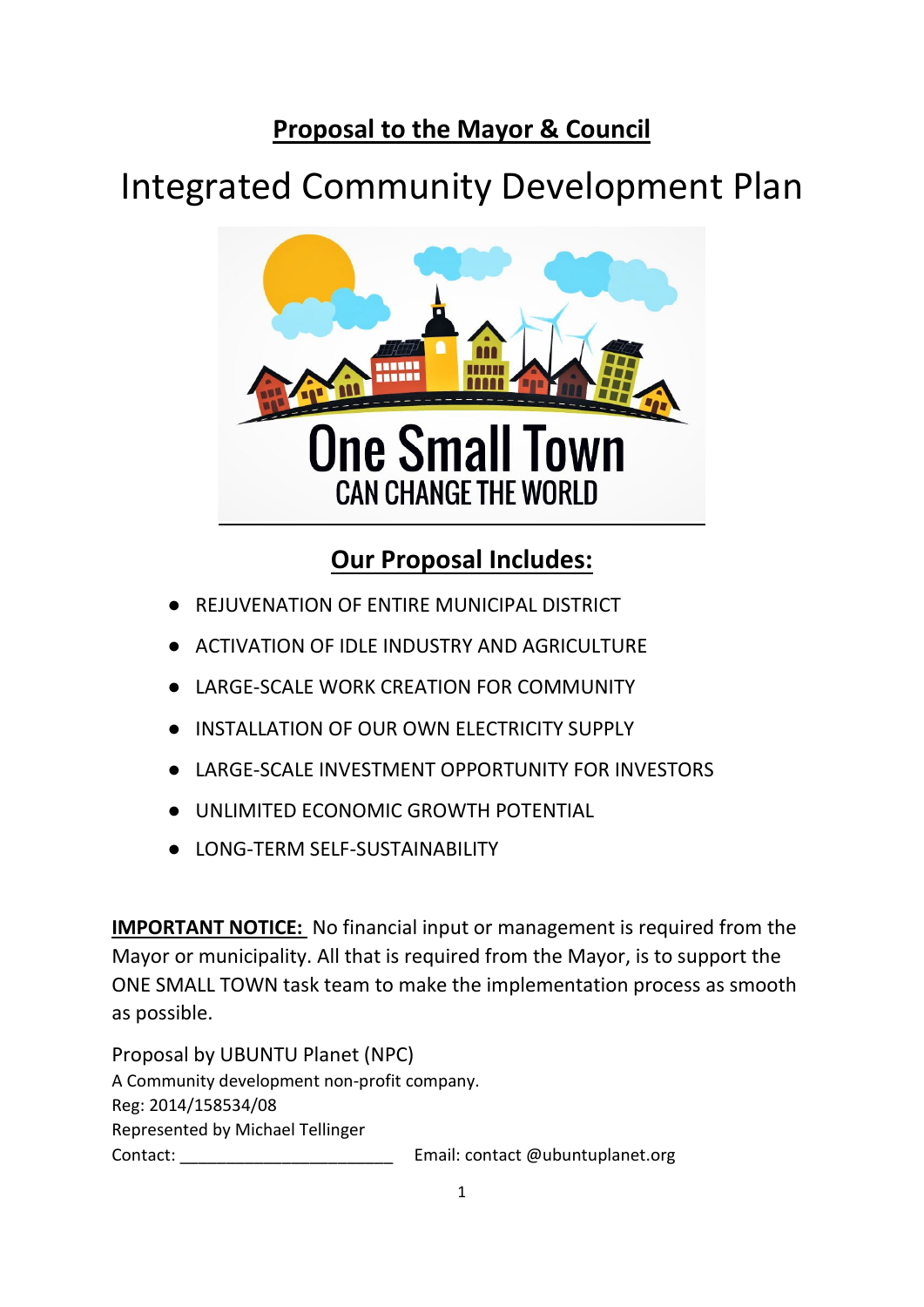# **ONE SMALL TOWN - CAN CHANGE THE WORLD**

## MOTIVATION

This proposal is the product of 12 years of research, and involvement in various international activities, community projects, strategies, funding models, and deep analysis of the failings of our current socio-economic system.

Mayors and town councils all over the world face the same challenges:

- how to manage and sustain their towns;
- how to deal with increasing costs on every level;
- how to provide adequate services to their community;
- and how to keep things moving forwards against seemingly insurmountable odds, and the constant stream of new challenges facing Mayors and councils every day.

The current socio-economic system is failing us all, and will not provide the solutions we need to solve the desperate situation and the increasing poverty faced by our people. We can all see the steady decay in our communities.

There is never enough money to do what needs to be done whilst factories, farms and warehouses are standing empty and deserted. These are all wasted opportunities that could be transformed and used for the benefit the community.

Currently people do what they can to survive. We compete against each other on every level to get our individual share of the "pie", but the "pie" keeps getting smaller every year. This "competition" model is only good for the few who succeed, at the expense of the rest of the community. The more desperate the people become, the more desperate the measures they take to survive. This is extremely detrimental for the morale and future of our communities.

The **"ONE SMALL TOWN"** strategy takes an entirely new approach towards reviving our towns, our lives, and economies. It is a community-driven structure presenting a viable economic model that benefits all participants. A model that unifies entire communities towards a common goal, and fosters exponential economic growth potential. When implemented, it will result in community-focused, financially-abundant towns with maximum employment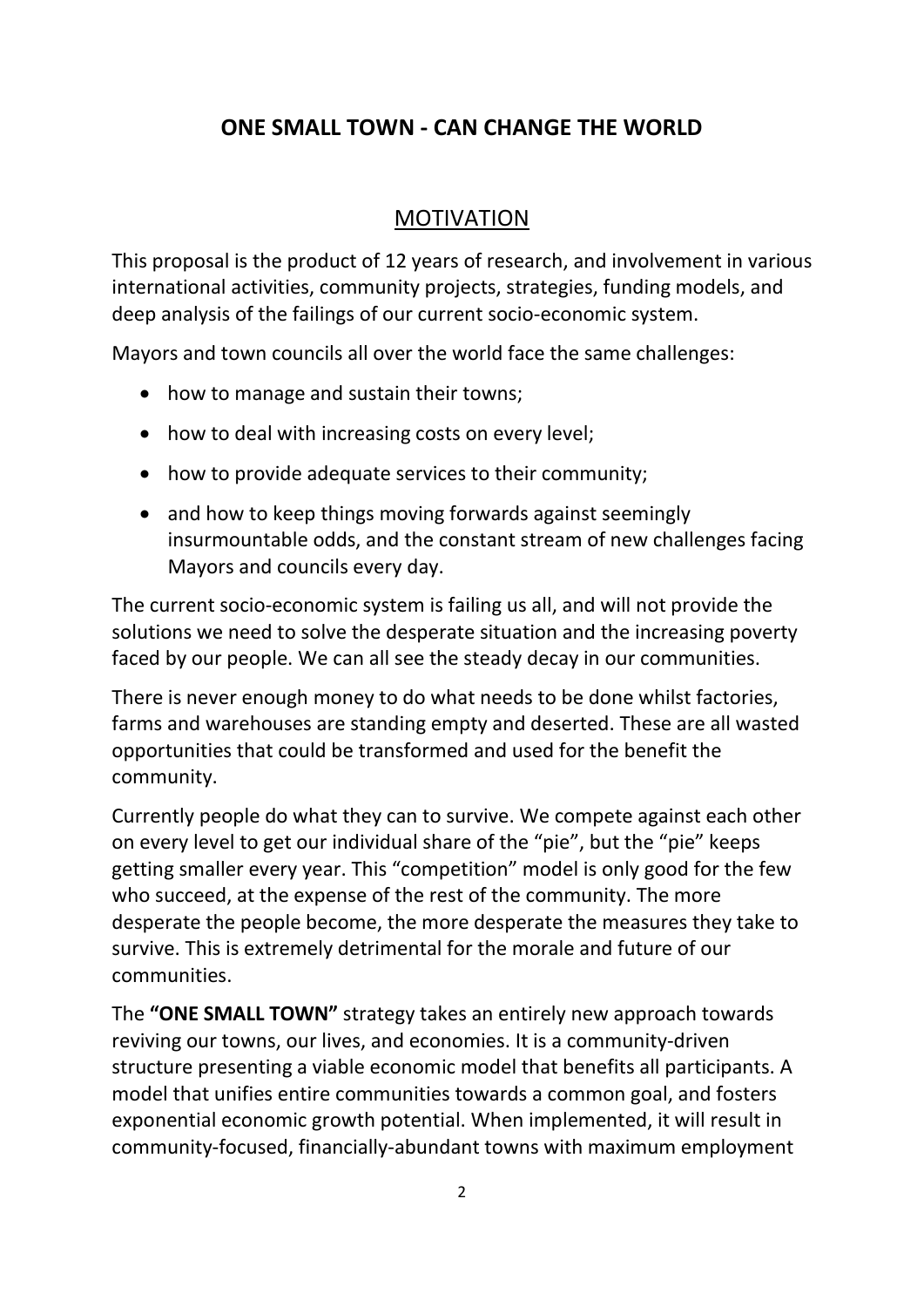and new levels of security for all its inhabitants. A small trial of the model was implemented by Mayor Ron Higgins in North Frontenac, Canada, with immediate benefits to the community. The concept is spreading rapidly and we are in communication with a growing number of mayors in Canada, USA, UK, South Africa, Australia, Brazil, Germany, Austria, Croatia, Lebanon, Namibia, The Netherlands and France.

# **ZERO FINANCIAL RISK**

The **ONE SMALL TOWN** strategy requires **no financial input from the Mayor or the Council.** The funding is generated by simply implementing the plan, which attracts large scale investment and investors to our town. This will be explained in detail in the implementation plans to follow. On further examination of this strategy, you will recognise that there is no DOWN-SIDE to this plan, only an UP-SIDE, that rapidly stimulates and rejuvenates our communities.

This letter is a request for a face-to-face meeting during which the ONE SMALL TOWN Ambassador will present a more detailed overview of the implementation plan and its many benefits.

## **SECTORS INVOLVED**

The ONE SMALL TOWN strategy includes many of the major areas of industry and commerce.

- 1. Electricity Supply
- 2. Tourism
- 3. Nature Conservation
- 4. Agriculture
- 5. Specialised Growing of Food
- 6. Seed Banks Future food security
- 7. Engineering
- 8. Technology & Communication
- 9. Healthcare
- 10.Pharmaceutics & Cosmetics
- 11.Forestry
- 12.Building industry & Housing
- 13.Education & Training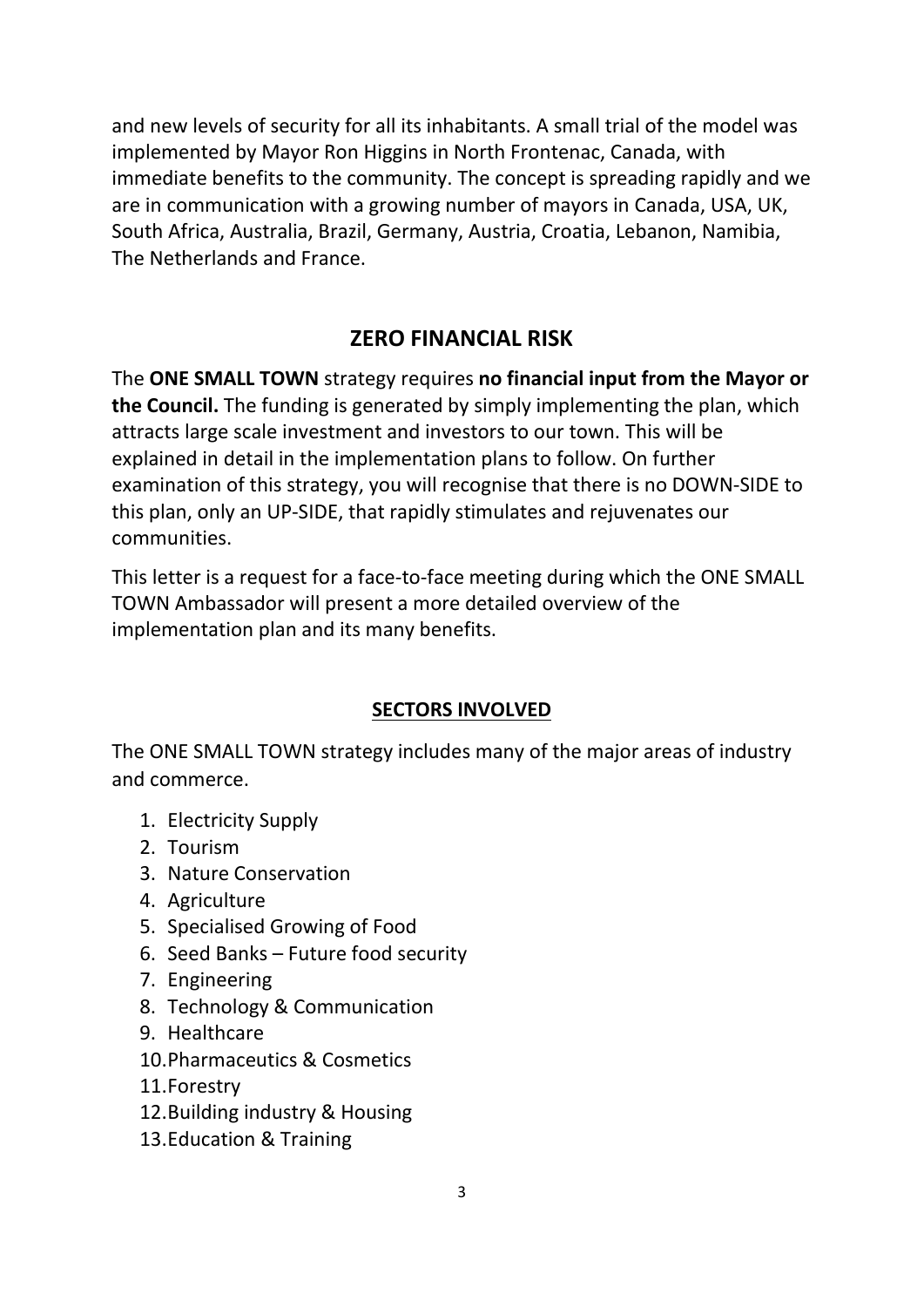**IMPORTANT:** Each of these sectors is funded by investors keen to invest because of our collaborative efforts and the UNIQUE investment opportunity we create. Past experience has shown very high levels of interest by investors, because of the unique investment opportunities, and high profit margins that the ONE SMALL TOWN strategy offers.

# **PRIMARY OBJECTIVE: To turn our town into an investment-friendly destination.**

The ONE SMALL TOWN initiative is a community driven; economic PR exercise to make our town as attractive as we can to investors from around the world.

## **INSTALLATION OF OUR OWN ELECTRICITY SUPPLY** (where possible)

# One of the cornerstones of our plan.

UBUNTU Planet has a unique agreements with a group of scientists, manufacturers, and technology partners with highly advanced technology to generate clean, environmentally friendly, non-toxic and non-polluting electricity – NOT SOLAR ENERGY.

**In Addition:** This technology will process all sewage, converting it to clean structured and energised water, and clean non-toxic compost that can be use in our agriculture or sold on the open market.

**Furthermore**: Our energy technology has the capacity to clean-up rivers, dams and any other polluted areas and convert seawater to clean drinking water. This is particularly important for coastal towns and communities.

**Toxic Waste:** Our energy technology can also be used to discard and neutralise toxic waste and other hazardous materials from mines and hospitals. This presents a very lucrative income opportunity for the community and potential investors.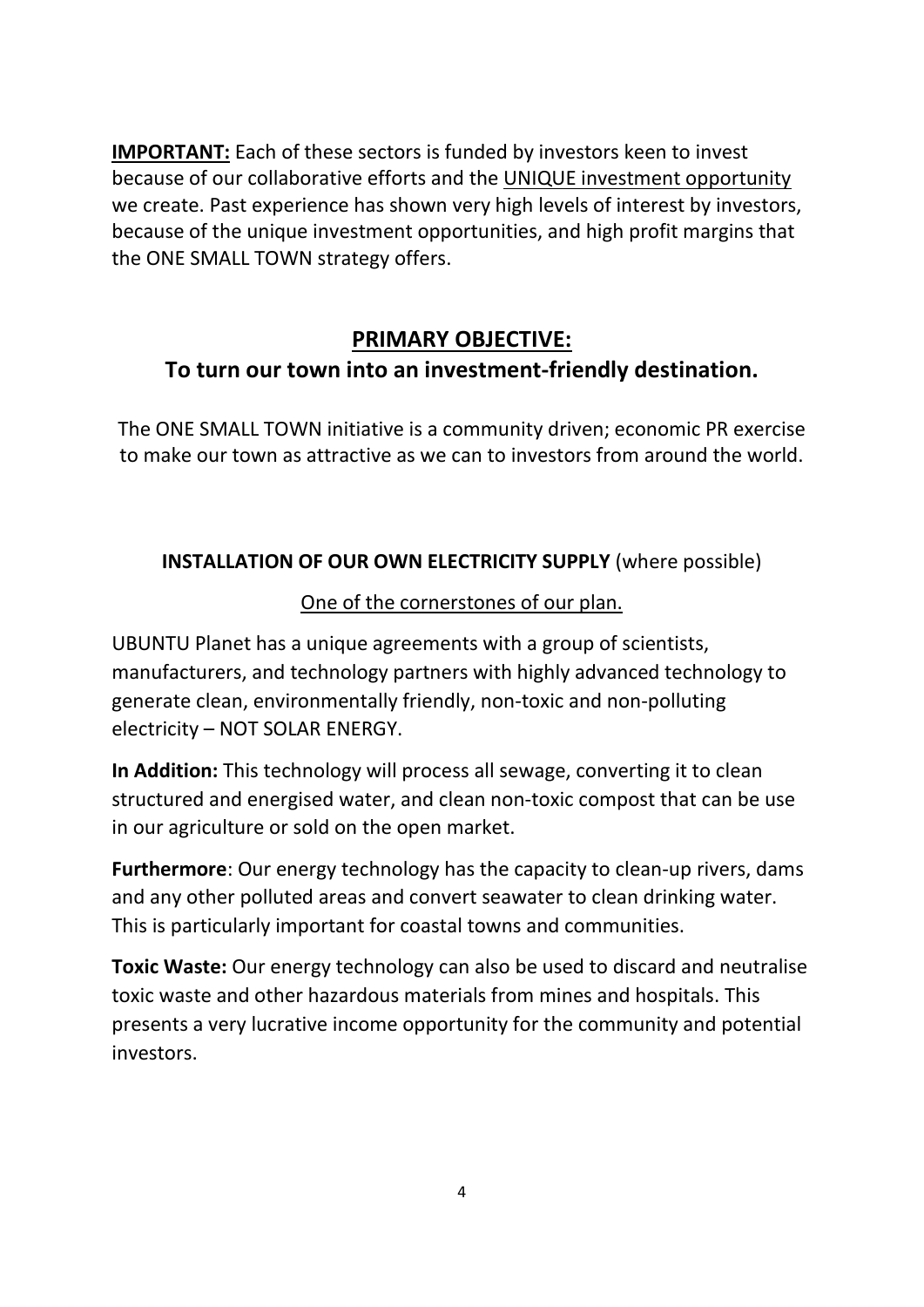## **ZERO COST OF INSTALLING THE GENERATOR:**

The generator installation will be part of the investment opportunity for investors with an exit strategy after certain returns have been achieved. The investors will have a limited period to recover their investment and make a good profit after which they will exit. A that stage, the generator with all its benefits will belong to the people of the town – collectively.

# **Brief Outline of Implementation & Strategy**

**Important**: The Mayor or municipality, will NOT have to manage the businesses and projects.

**ROLE OF THE MAYOR:** To be the face and the voice of the initiative. To drive the PR, to motivate and inspire – to attract talent and investors

**ONE SMALL TOWN TASK TEAM:** Will be assembled to oversee the projects, with project managers, and mediate all initial activity, all the way to the launch.

## **Analysing our Industrial / Agricultural / Business Potential**

We analyse the industrial, agricultural and specialised business potential of our community. We see what farms are standing idle; what factories are empty; what warehouses are vacant – and we identify the potential role they can play in reactivating our economy and creating abundance. This can include hospitals, schools, dairies, bakeries and other buildings or facilities that have been abandoned or downsized due to economic hardship.

#### **Identifying the People Skills and Abilities**

We perform a detailed analysis of our people, their skills and their abilities, to recognise where our community holds untapped potential. We match these skills to existing industrial / business potential. There are many skilled people in our communities that are not working because they simply cannot find a job. We will find these people and give them an opportunity in one of the many proposed projects and businesses.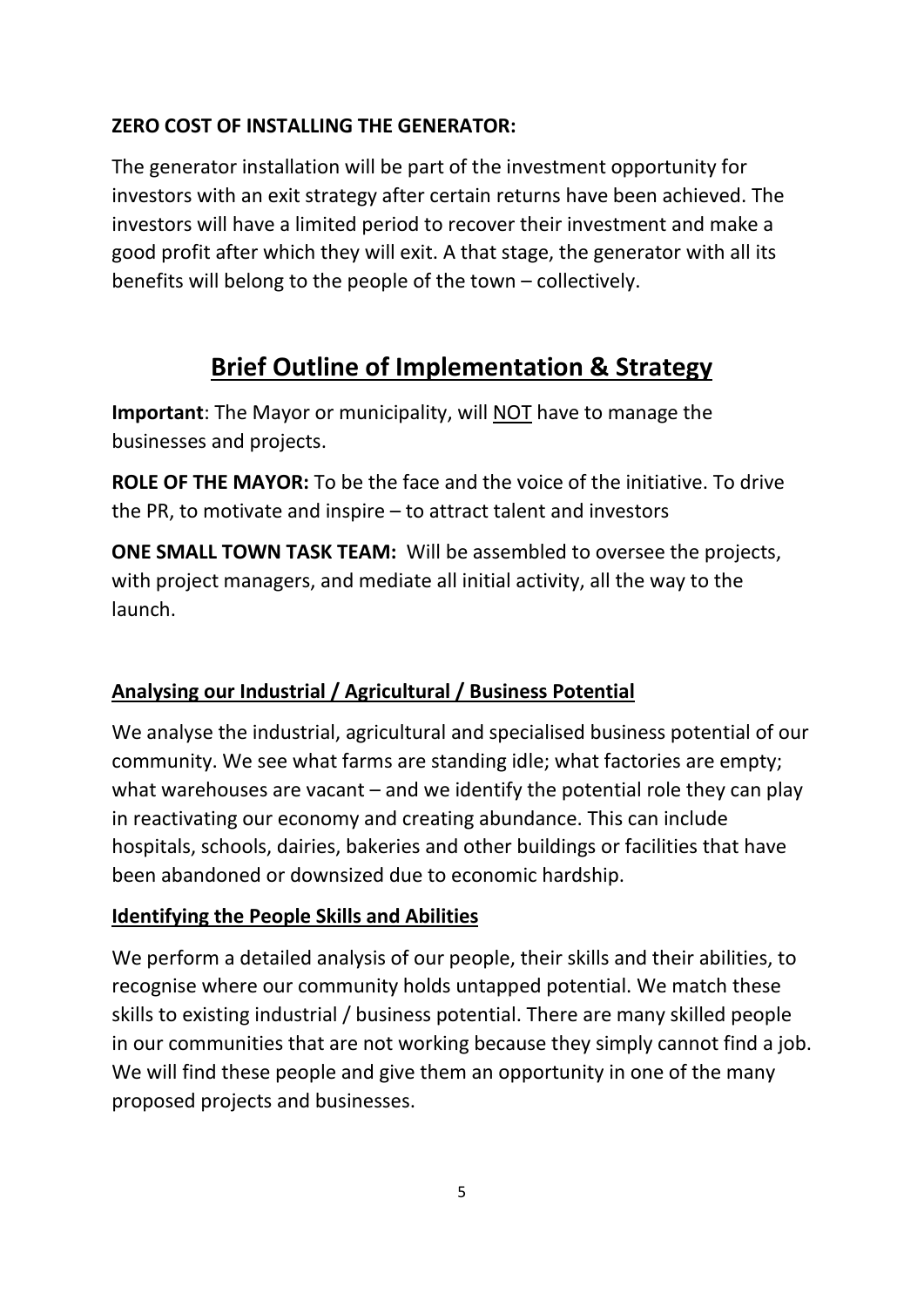## **COOPERATIVE PROJECTS, BUSINESSES AND OWNERSHIP**

Our plan is based on **collaboration and cooperation** between the Mayor, the community leaders, the people, and the investors, who will fund and manage (where they choose to do so) a large number of integrated, cooperative businesses in our town, municipality, or county.

The business will be well planned, managed and operated by the best possible people, who have been appointed for their skills and expertise in every role.

The businesses will belong collectively to the investors and the people (community). A detailed structure and agreements will be drawn up for every town and its unique conditions.

**Highly experienced project managers** will be appointed to oversee the launch and ongoing productivity of the projects on behalf of the people and investors.

# **CREATING A POWERFUL LABOUR FORCE - CONTRIBUTION OF TIME**

The ONE SMALL TOWN plan is based on large-scale community participation, in which members of the community each contribute **THREE hours per week** towards the projects. We call this **CONTRIBUTIONISM**.

The projects will be managed by a centralised project management team, who will allocate the people to the projects where they are needed. We will use the most sophisticated technology available to manage all this activity.

In return for their contribution of time and labour, the people receive benefits and profit-share from all projects - in the form of food, services and more including free electricity, from our own electricity supply when it becomes available.

This **3-hours per week contribution**, generates a powerful free labour force that can create, build or grow anything we choose to - as a community. For example, a town of 10,000 people has a potential of 30,000 hours (thirty thousand hours) of labour per week. We will require many businesses/projects to put all the people to work. In essence – we can create work for everyone in our community. This turns our community into a fierce competitor to any global monopoly, because of our cooperative labour force.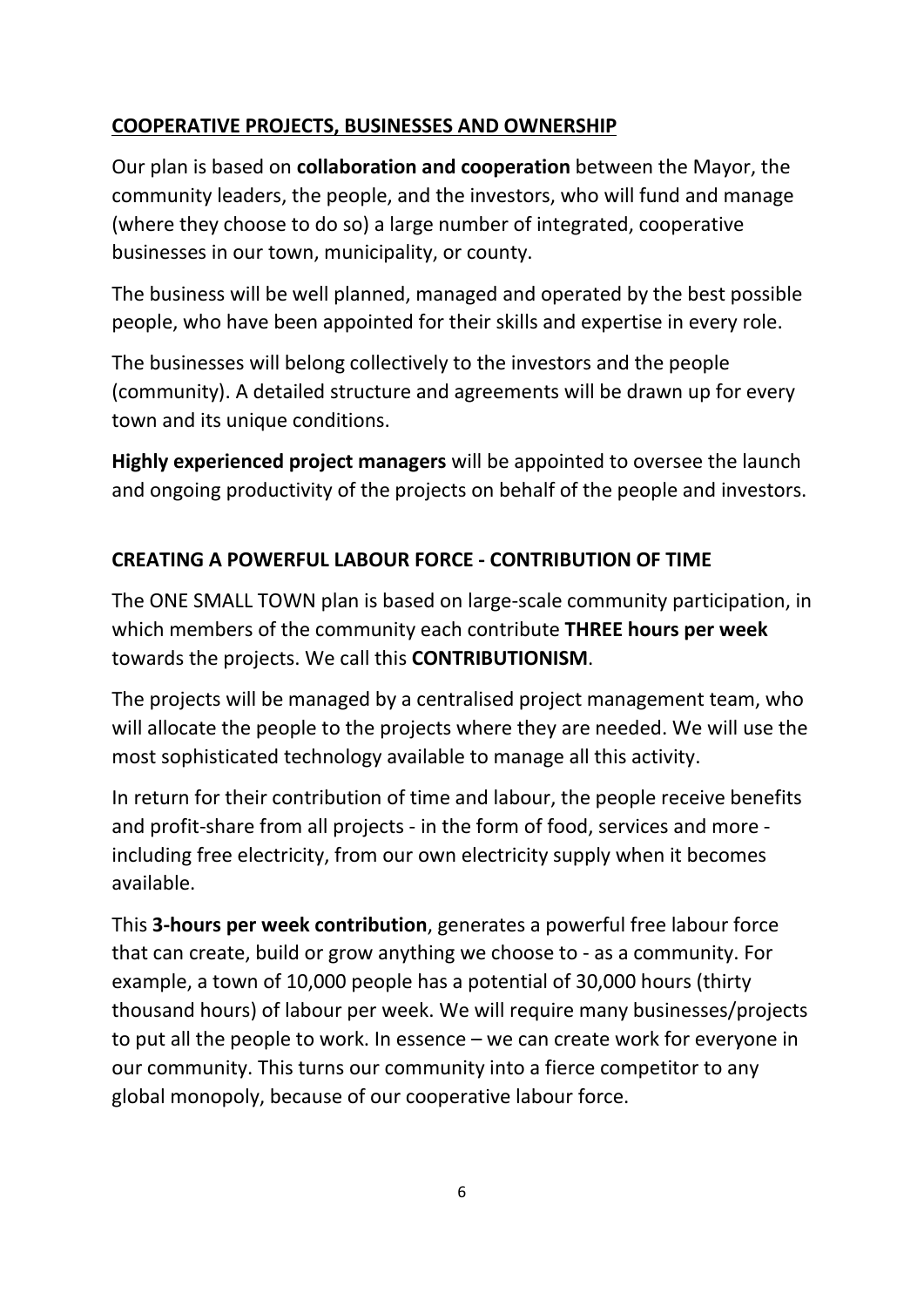#### **PROFIT DISTRIBUTION & OWNERSHIP**

#### BENEFITS TO COUNCIL AND COMMUNITY

We will start as many businesses and projects as are manageable every year. The conditions of each town will differ, and dictate how many businesses or projects we will be able to launch within the first year. We will then enjoy maximum growth, year on year, due to the collaborative efforts of a united workforce. There are very few limits to what can be achieved. The collective income from these projects should be substantial.

#### Profits will be shared as follows:

1/3 (one third) to the Investor

1/3 (one third) shared equally between all the people who contribute 3 hours per week

1/3 (one third) to maintain community projects, beautifying our town, and for the implementation of new businesses and projects on a regular basis.

## **SHORT-TERM to LONG-TERM PLANS – LAUNCH OF PROJECTS**

#### Identifying the Most Obvious Projects for Short-term Success

A detailed plan which will include many projects/businesses will be developed once we have reached an agreement with the Mayor to proceed.

We will start with the most obvious and easy-to-launch projects to inspire the people and create a return on investment as soon as possible for the investors and the community. Growing of food, clean water, and self-sustainability is our first objective.

**The first benefit** to the people will be distribution of food and everything we grow, build or create – free of charge. Eventually it will also include substantially cheaper electricity or even free electricity – because of the electricity generator that will belong to the people.

Each one of the projects will have many sub-projects, which will also generate an income. For Example: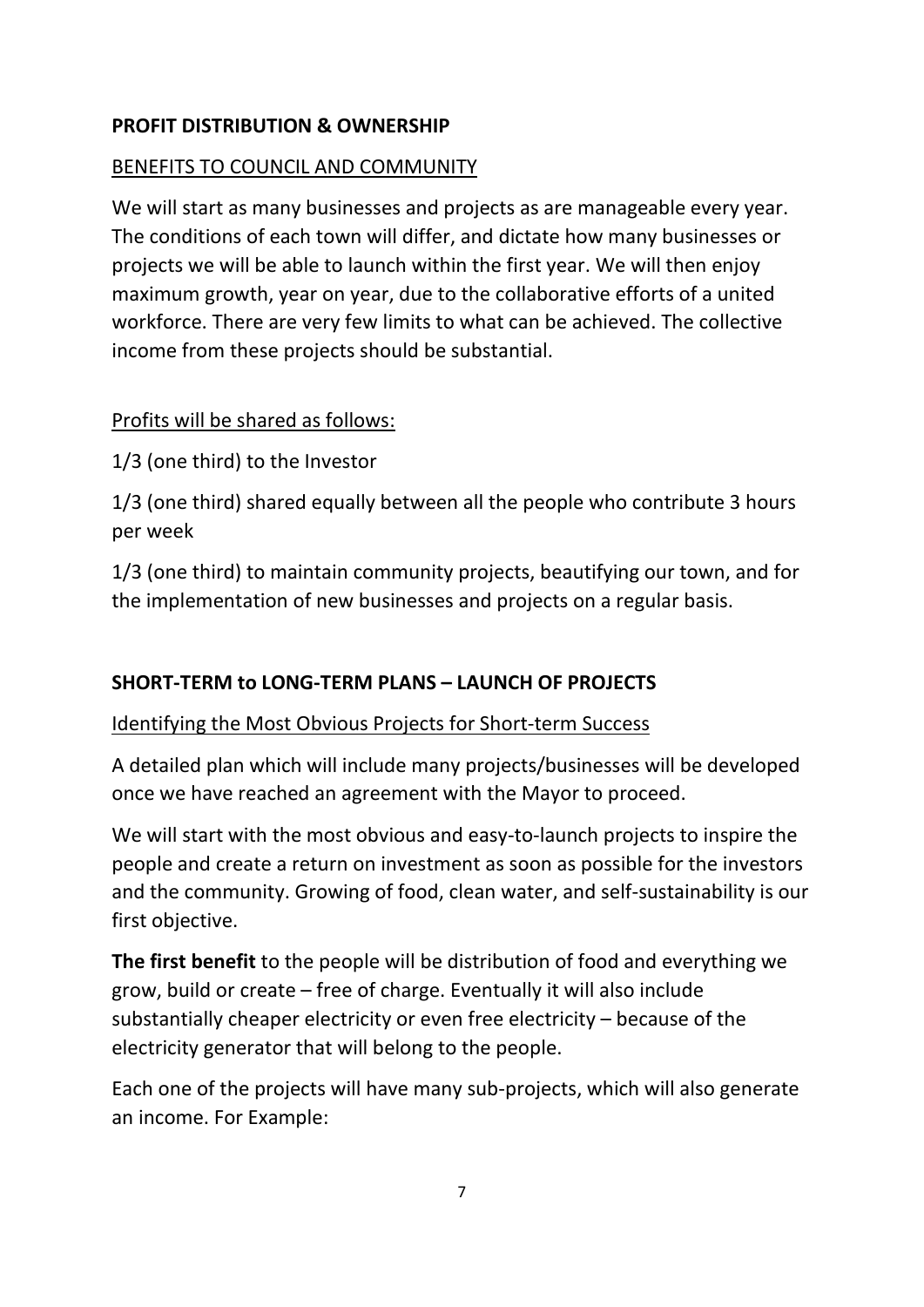- 1. Agriculture Food processing & packaging
- 2. Specialised Food Cultivation e.g. Mushrooms
- 3. Seed Bank GMO reversal Future food security Genetics lab
- 4. Tourism Transport, accommodation, restaurants, other services
- 5. Nature Conservation endangered species breeding
- 6. Engineering New materials
- 7. Technology IT, energy, automotive
- 8. Healthcare new healing technology Healing centres
- 9. Pharmaceuticals & Cosmetics
- 10.Forestry wood factory, other materials e.g. Bamboo
- 11.Building industry & Housing New materials
- 12.Education & Training New fresh approach Hands-on education

#### **MARKETING & PUBLICITY – ROLE OF THE MAYOR**

The **Mayor must be the face and the voice of the initiative** and share the good news with the world. The success of this initiative depends on how well the Mayor will communicate the message to the world. A professional PR team consisting of a publicist, video production team, stylist, make up, script writer, graphic designer and photographer will be appointed.

Every week, the Mayor will release a short video update, to share the exciting plans, progress and success of the **ONE SMALL TOWN** initiative. This will be compiled as professionally as possible, well edited and produced.

It will be placed on all local and global media platforms – including online social media like Facebook, YouTube, Twitter and Instagram.

**IMPORTANT**: These messages have the potential to be seen by millions of people around the world – including conscious millionaires who are looking for exciting and secure investment opportunities. We have some experience with this from previous initiatives.

## **INVITING NEW TALENT TO OUR TOWN**

The Mayor will use this marketing platform to invite inventors, scientist, engineers, healers, artists, designers, food growers, and more – to come share their skills with our people and teach our people. This will be part of the PR and marketing publicity campaign.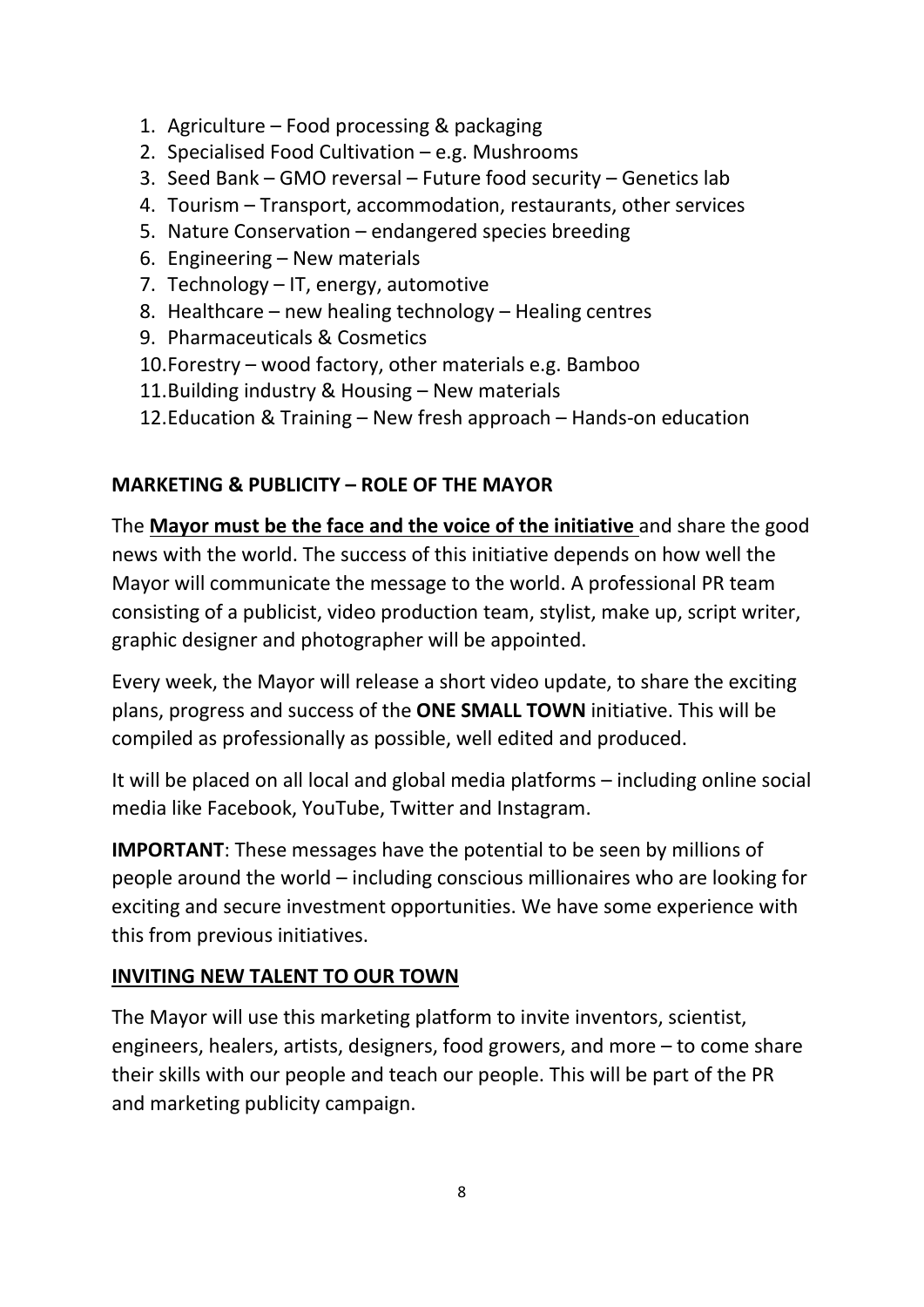#### **INVITING CONSCIOUS INVESTORS – SECURE INVESMENT OPPORTUNITIES**

The Mayor will invite conscious investors who resonate with our plan highlighting the unique investment benefits that do not exist anywhere else. Investors know how difficult it is to find safe and secure investment opportunities in the world today. It is our opinion that the ONE SMALL TOWN initiative will quickly become a highly sought-after investment destination for conscious millionaires. **The benefits are:**

- 1. Free Labour Force (bulk manual labour)
- 2. Free Electricity or very cheap electricity when applicable
- 3. No hostile competition from other players in the same business because all the projects now belong to the people and investors.
- 4. Everyone is on your side as the investor to make the project a great success – because everyone benefits from the success.
- 5. Free or very cheap components from the integrated projects, providing the components where possible. Like corn and wheat for food manufacturing and packaging; or milk for cream, butter and cheese production; or herbs for cosmetics and healthcare – and so on.
- 6. Investors retain 1/3 (one third) of the profits a far healthier and secure return on investment than most opportunities in the world today.
- 7. This will become the new norm for conscious investors. We believe that it will create a swing towards this kind of investment into small towns by thousands of conscious investors who want to help small communities and secure their own future.

#### **FUTURE GROWTH POTENTIAL**

Once the first cornerstone projects have been established, our community will no longer require any outside investment as we will be generating enough income from our own community run businesses to fund all future growth.

This cycle will keep expanding and influencing other towns, Mayors and Councils to follow the same simple path to success. Our ONE SMALL TOWN